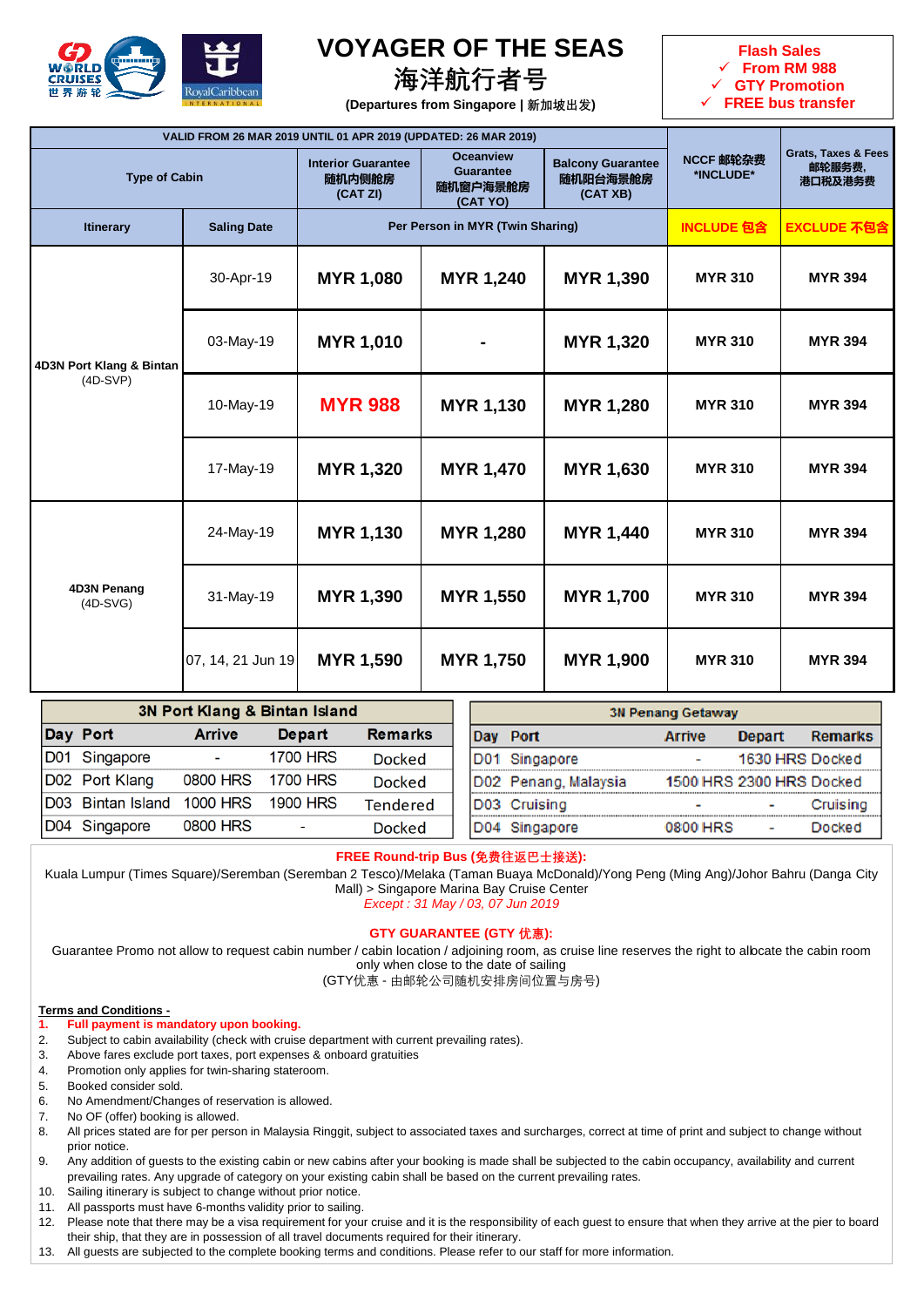

## **VOYAGER OF THE SEAS**

## **海洋航行者号**



**(Departures from Singapore | 新加坡出发)**

|                                    | VALID FROM 26 MAR 2019 UNTIL 01 APR 2019 (UPDATED: 26 MAR 2019) |                                                 |                                                       |                                                  |                        |                                                     |
|------------------------------------|-----------------------------------------------------------------|-------------------------------------------------|-------------------------------------------------------|--------------------------------------------------|------------------------|-----------------------------------------------------|
| <b>Type of Cabin</b>               |                                                                 | <b>Interior Guarantee</b><br>随机内侧舱房<br>(CAT ZI) | <b>Oceanview</b><br>Guarantee<br>随机窗户海景舱房<br>(CAT YO) | <b>Balcony Guarantee</b><br>随机阳台海景舱房<br>(CAT XB) | NCCF 邮轮杂费<br>*INCLUDE* | <b>Grats, Taxes &amp; Fees</b><br>邮轮服务费,<br>港口税及港务费 |
| <b>Itinerary</b>                   | <b>Saling Date</b>                                              | Per Person in MYR (Twin Sharing)                |                                                       | <b>INCLUDE 包含</b>                                | <b>EXCLUDE 不包含</b>     |                                                     |
|                                    | 13, 20 May 19                                                   | <b>MYR 1,460</b>                                | MYR 1,610                                             | <b>MYR 1,770</b>                                 | <b>MYR 403</b>         | <b>MYR 462</b>                                      |
| 5D4N Penang & Phuket<br>$(5D-SVB)$ | 27-May-19                                                       | <b>MYR 1,460</b>                                |                                                       | MYR 1,920                                        | <b>MYR 403</b>         | <b>MYR 462</b>                                      |
|                                    | 17-Jun-19                                                       | <b>MYR 2,480</b>                                | <b>MYR 2,630</b>                                      | <b>MYR 3,100</b>                                 | <b>MYR 403</b>         | <b>MYR 462</b>                                      |
| 6D5N Spice of SEA<br>$(6D-SVD)$    | 24-Jun-2019                                                     | <b>MYR 2,630</b>                                | <b>MYR 2,940</b>                                      | <b>MYR 3,720</b>                                 | <b>MYR 465</b>         | <b>MYR 571</b>                                      |

| <b>4N Penang and Phuket</b> |                  |               |                            | <b>5N Spice of SEA</b> |                 |                    |                          |                            |                |
|-----------------------------|------------------|---------------|----------------------------|------------------------|-----------------|--------------------|--------------------------|----------------------------|----------------|
| Day                         | Port             | <b>Arrive</b> | Depart                     | <b>Remarks</b>         | Day             | Port               | Arrive                   | <b>Depart</b>              | <b>Remarks</b> |
| <b>D01</b>                  | Singapore        |               | 1630 HRS Docked            |                        | D <sub>01</sub> | Singapore          |                          | 1630 HRS Docked            |                |
| D <sub>02</sub>             | Penang, Malaysia |               | 1430 HRS 2200 HRS Docked   |                        | D <sub>02</sub> | Penang, Malaysia   |                          | 1430 HRS 2200 HRS Docked   |                |
| D <sub>03</sub>             | Phuket, Thailand |               | 0900 HRS 2000 HRS Tendered |                        | ID03            | Langkawi, Malaysia | 0800 HRS 1900 HRS Docked |                            |                |
| <b>D04</b>                  | Cruising         |               | ۰                          | Cruising               | D <sub>04</sub> | Phuket, Thailand   |                          | 0800 HRS 2000 HRS Tendered |                |
| <b>D05</b>                  | Singapore        | 0800 HRS      | ۰                          | <b>Docked</b>          | D <sub>05</sub> | Cruising           |                          |                            | Cruising       |
|                             |                  |               |                            |                        | D <sub>06</sub> | Singapore          | 0800 HRS                 |                            | <b>Docked</b>  |

## **FREE Round-trip Bus (免费往返巴士接送):**

Kuala Lumpur (Times Square)/Seremban (Seremban 2 Tesco)/Melaka (Taman Buaya McDonald)/Yong Peng (Ming Ang)/Johor Bahru (Danga City Mall) > Singapore Marina Bay Cruise Center

*Except : 31 May / 03, 07 Jun 2019*

### **GTY GUARANTEE (GTY 优惠):**

Guarantee Promo not allow to request cabin number / cabin location / adjoining room, as cruise line reserves the right to allocate the cabin room only when close to the date of sailing

(GTY优惠 - 由邮轮公司随机安排房间位置与房号)

**Terms and Conditions -**

- **1. Full payment is mandatory upon booking.**
- 2. Subject to cabin availability (check with cruise department with current prevailing rates).
- 3. Above fares exclude port taxes, port expenses & onboard gratuities
- 4. Promotion only applies for twin-sharing stateroom.
- 5. Booked consider sold.
- 6. No Amendment/Changes of reservation is allowed.
- 7. No OF (offer) booking is allowed.
- 8. All prices stated are for per person in Malaysia Ringgit, subject to associated taxes and surcharges, correct at time of print and subject to change without prior notice.
- 9. Any addition of guests to the existing cabin or new cabins after your booking is made shall be subjected to the cabin occupancy, availability and current prevailing rates. Any upgrade of category on your existing cabin shall be based on the current prevailing rates.
- 10. Sailing itinerary is subject to change without prior notice.
- 11. All passports must have 6-months validity prior to sailing.
- 12. Please note that there may be a visa requirement for your cruise and it is the responsibility of each guest to ensure that when they arrive at the pier to board their ship, that they are in possession of all travel documents required for their itinerary.
- 13. All guests are subjected to the complete booking terms and conditions. Please refer to our staff for more information.